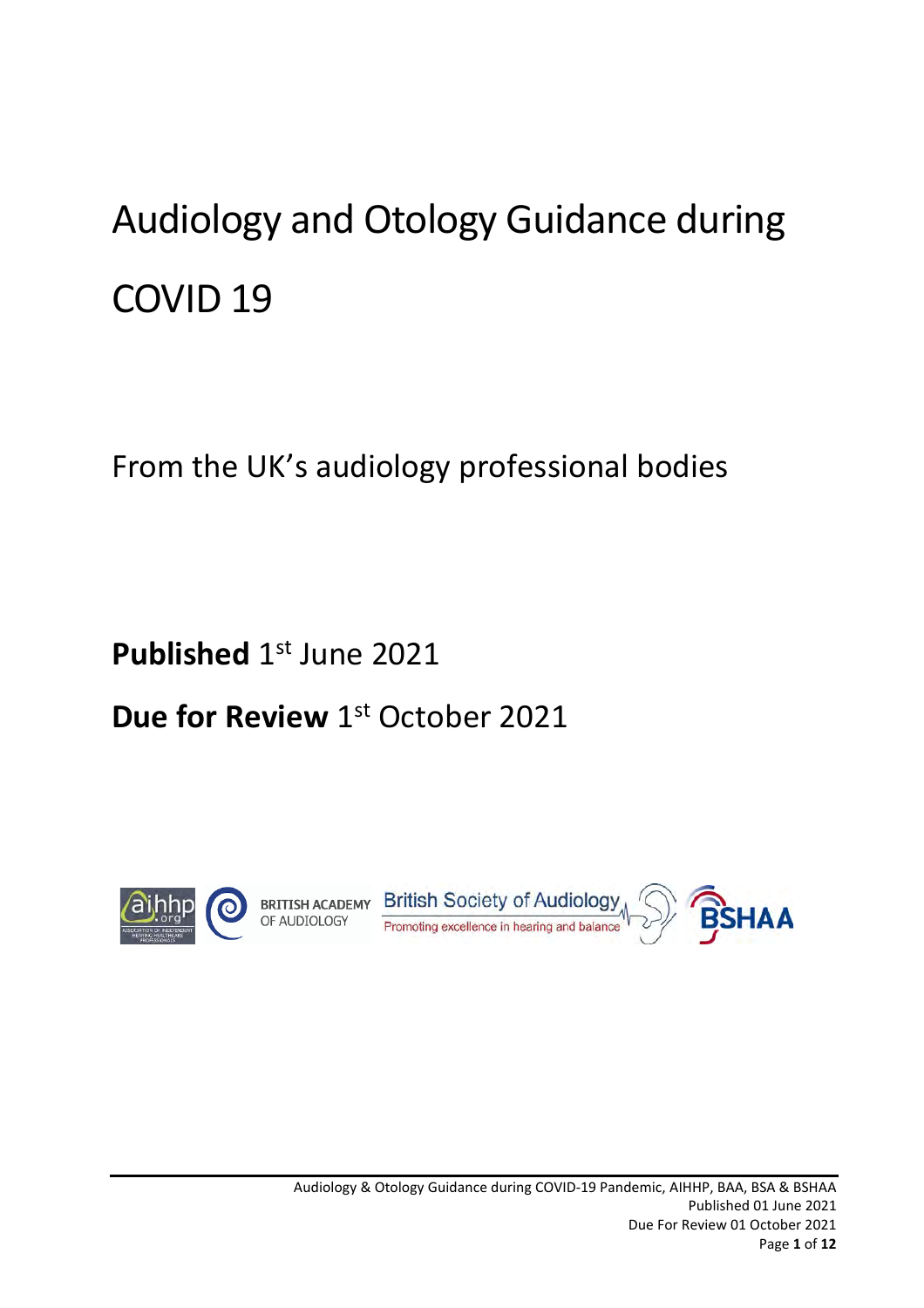### <span id="page-1-0"></span>Contents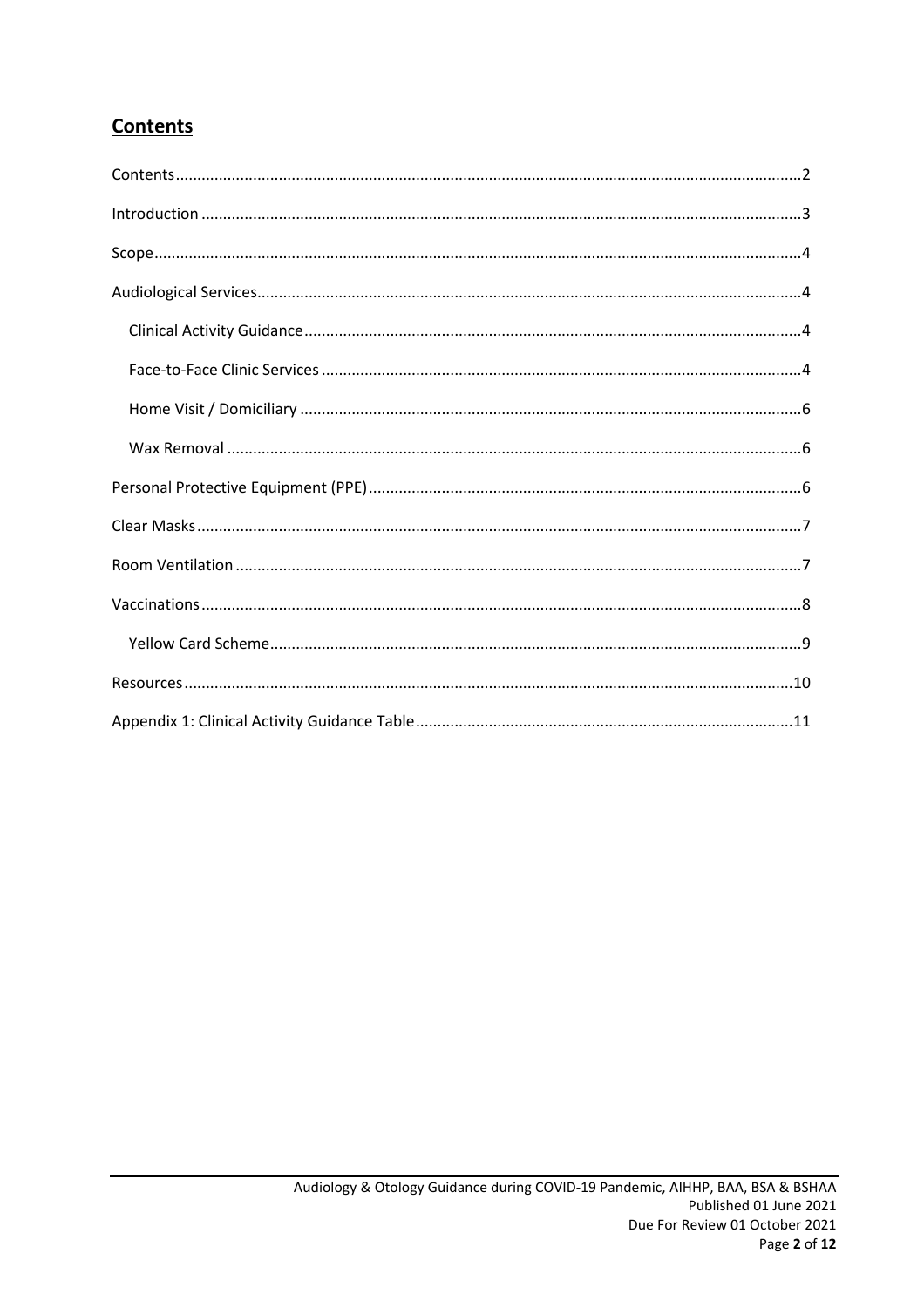#### <span id="page-2-0"></span>**Introduction**

This 1st June 2021 guidance replaces our 15th January 2021 guidance.

Covid-19 has now been in the UK for over a year, during which time we have acquired a much greater understanding of the virus and the disease. The UK has an effective vaccine programme with 72.9% of adults who have now received at least one dose. The number of people infected with Covid-19 in the community are much reduced, and at the time of writing, cases continuing to fall. We appreciate how unpredictable and potentially lethal the infection can be and know that severe disease can manifest in any age group, but that older age groups are more vulnerable if infected.

The aim of this document is to provide concise guidance for the continued return of routine operation of all audiology services. Clinicians can use this document as the basis for their local risk assessments, in line with local restrictions and employer policies. This guidance will continue to be updated and reviewed at regular intervals, but new research and advice may supersede this guidance. It is important that practitioners proactively consult the external links embedded within this document.

| <b>Official Covid-19</b>                                               | <b>Official public</b> | <b>Vulnerable groups</b> | <b>Extremely</b>  | <b>Retail guidance</b> |  |  |  |
|------------------------------------------------------------------------|------------------------|--------------------------|-------------------|------------------------|--|--|--|
| government advice                                                      | health advice          |                          | vulnerable groups |                        |  |  |  |
|                                                                        |                        |                          |                   |                        |  |  |  |
| <b>England</b>                                                         | <b>England</b>         | <b>England</b>           | <b>England</b>    | <b>England</b>         |  |  |  |
| Northern Ireland                                                       | Northern Ireland       | Northern Ireland         | Northern Ireland  | Northern Ireland       |  |  |  |
| <b>Scotland</b>                                                        | <b>Scotland</b>        | <b>Scotland</b>          | Scotland          | <b>Scotland</b>        |  |  |  |
| <b>Wales</b>                                                           | <b>Wales</b>           | <b>Wales</b>             | <b>Wales</b>      | <b>Wales</b>           |  |  |  |
| <b>Infection Prevention and Control (IPC)</b>                          |                        |                          |                   |                        |  |  |  |
| Official UK PPE guidance Revised Version 1.1 published 21 January 2021 |                        |                          |                   |                        |  |  |  |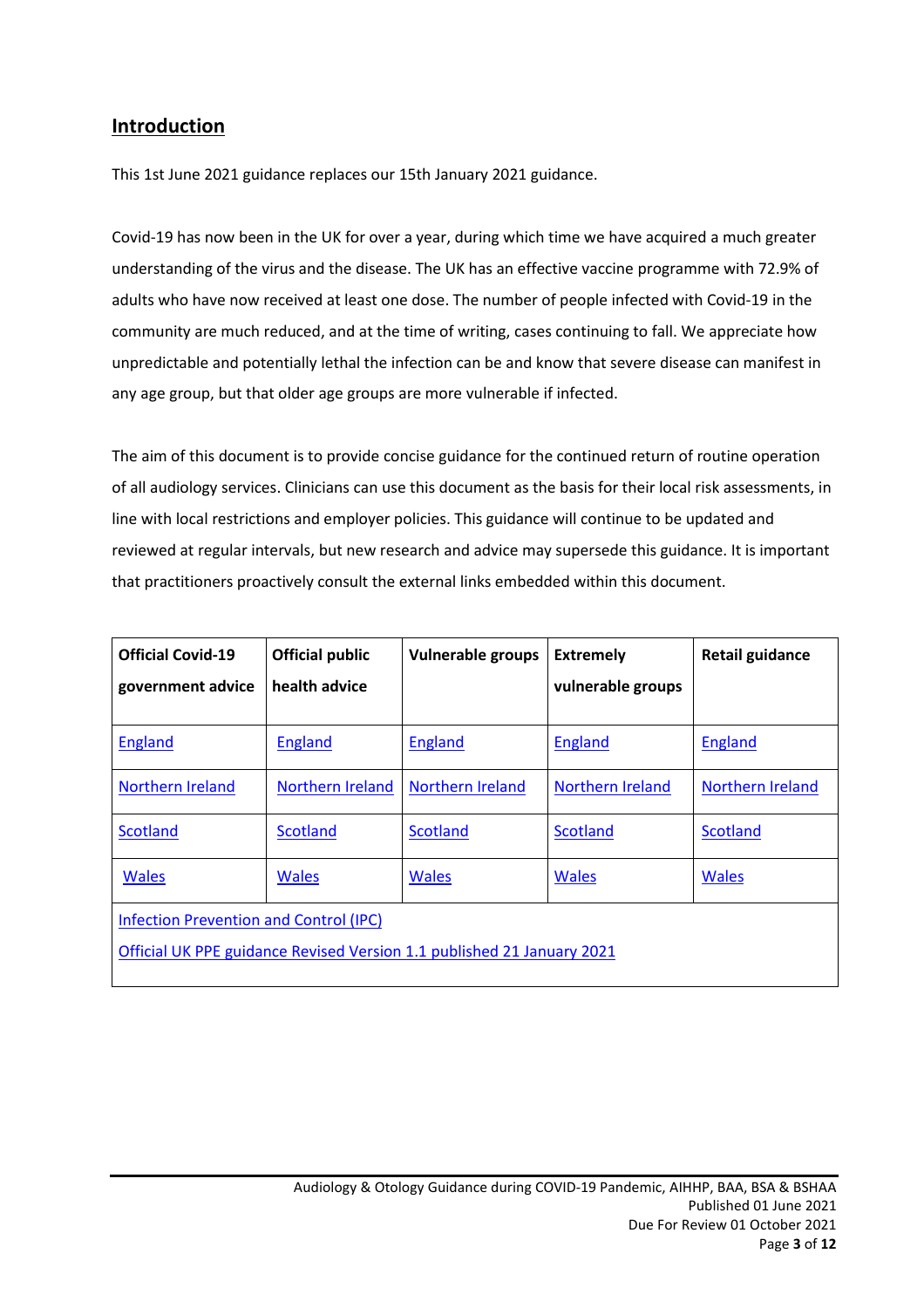#### <span id="page-3-0"></span>**Scope**

This document is aimed at practitioners working within audiology who hold a professional registration with [HCPC,](https://www.hcpc-uk.org/covid-19/) [RCCP,](https://www.rccp.co.uk/about-us/work-with-us/covid-19-pandemic/) [AHCS,](https://www.ahcs.ac.uk/2020/03/23/covid-19/) those normally working in the field of audiology alongside qualified/registered professionals, and those currently on an accredited training programme.

#### <span id="page-3-1"></span>**Audiological Services**

All audiological services should be offered following local risk assessments and in line with any local employer guidelines.

Face-to-face appointments can be offered to all patients after triage for Covid-19 symptoms is completed, in line with local protocols.

In response to the pandemic, many services have developed new pathways which include greater choice for the patient with remote appointment options available. The joint professional guidance supports the continued use of remote options in conjunction with joint decision making. The clinician and the patient should ensure the most appropriate pathway is selected for each individual need.

#### <span id="page-3-2"></span>**Clinical Activity Guidance**

As we navigate through the end of the pandemic, there may still be a need for restrictions at a country, regional, or local level.

A revised graduated table you can use as part of your local risk assessment can be found in the appendix.

#### <span id="page-3-3"></span>**Face-to-Face Clinic Services**

In line with local and employer guidance, routine appointments in clinic and domiciliary settings should now be available. Audiology is considered a low risk pathway. It is important that you ask the patient to confirm they and their household/bubble are well and have no symptoms of Covid-19 and are not selfisolating.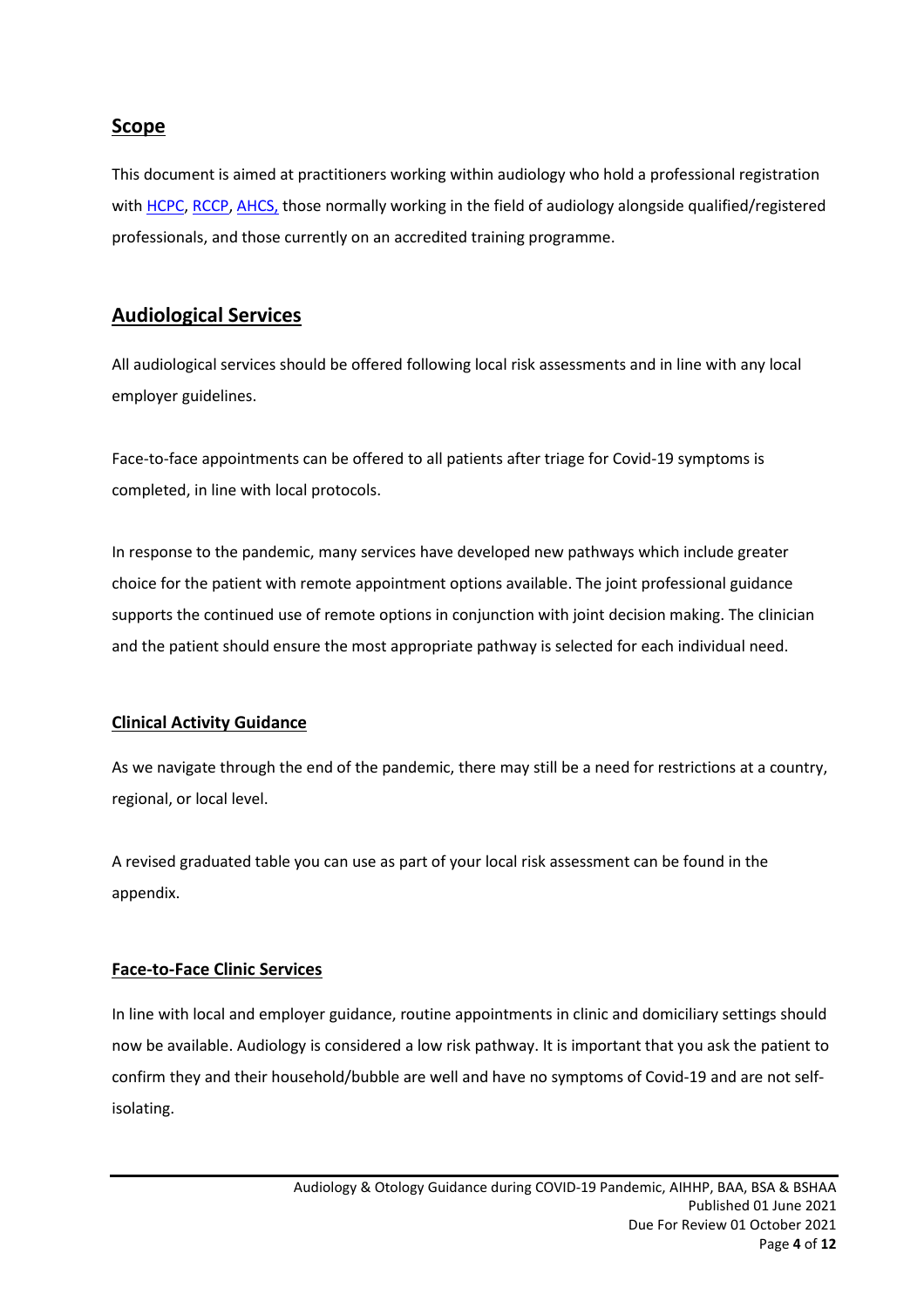A simple statement on an appointment letter or website and signs at clinic entrances might be: *"Please DO NOT attend an appointment if you or any member of your household/bubble are suffering from any of the symptoms associated with COVID-19 or are self-isolating. For more information on symptoms, shielding and self-isolating please visit* [https://www.nhs.uk/conditions/coronavirus-covid-](https://www.nhs.uk/conditions/coronavirus-covid-19/symptoms/)[19/symptoms/](https://www.nhs.uk/conditions/coronavirus-covid-19/symptoms/) *If these apply to you, please contact us to discuss it so that we can reschedule your appointment for a different time".*

#### **Questions you should ask to triage for Covid-19 symptoms**

Do you or anyone in your household/bubble:

- I. have coronavirus?
- II. have a new continuous cough?
- III. have a high temperature (37.8oC or over?)
- IV. have a loss or change in your sense of smell or taste?

Have you or any member of your household/bubble been told to self-isolate after travel from a high-risk country or contact from test and trace?

#### **During an appointment the following must be observed:**

- Best practice hand hygiene
- The use of Type II R facemasks for staff and patients (if tolerated) is required.
- Physical Distancing of 2 metres remains best practice unless providing clinical care. If this is not possible the use of physical barriers as agreed with local infection prevention should be considered.
- Best Practice respiratory hygiene ('[catch](https://starkeyhearingtechnologies-my.sharepoint.com/personal/sue_falkingham_starkey_co_uk/Documents/Covid%2019%20Starkey%20communications/Joint%20guidance/15th%20January/respiratory%20hygiene%20(‘catch%20it,%20bin%20it,%20kill%20it’)%20and%20avoiding%20touching%20your%20face%20with%20your%20hands) it, bin it, kill it') and avoiding touching your face with your hands is required.
- As our patient population often find opaque face masks, usually used as PPE, a barrier to communication it is suggested you perform routine components of the appointment by grouping procedures together where possible to minimise the need for PPE to be worn for long periods of an appointment.

#### **After an appointment the following should be observed:**

• Leave enough time to doff any PPE, to clean high touch areas a patient has been in contact with, and to prepare for the next patient.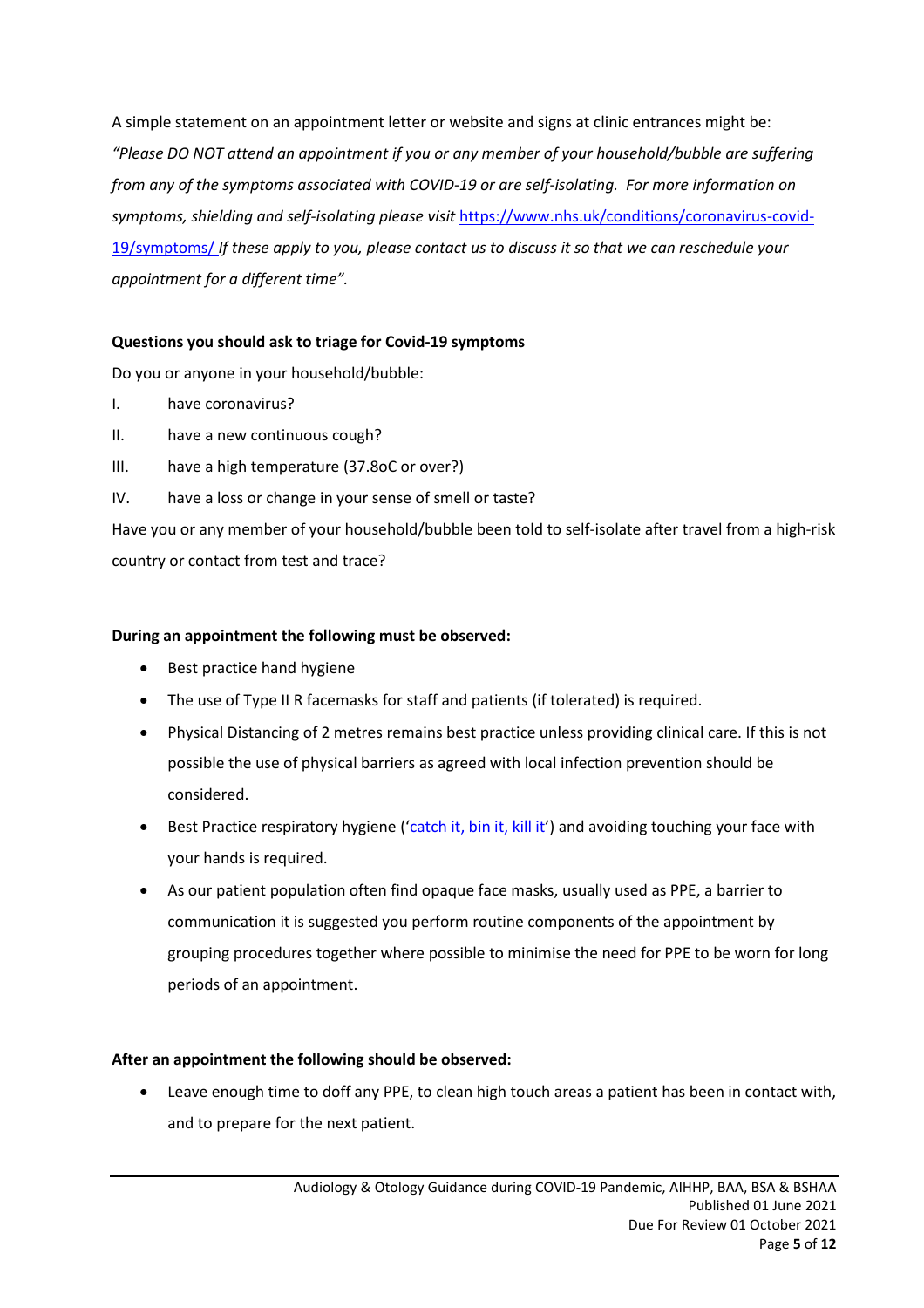• Clean the environment in line with [government](https://assets.publishing.service.gov.uk/government/uploads/system/uploads/attachment_data/file/893320/COVID-19_Infection_prevention_and_control_guidance_complete.pdf) guidance

#### <span id="page-5-0"></span>**Home Visit / Domiciliary**

Following the COVID-19 screening procedure as detailed for face-to-face appointments in clinic a routine home visit can be arranged as required.

#### <span id="page-5-1"></span>**Wax Removal**

Wax removal services can now be offered in line with your normal scope of practice. Clinicians can offer wax removal using a range of approved methods (see - NICE [NG98\).](https://www.nice.org.uk/guidance/ng98/chapter/Recommendations#removing-earwax) Previous concerns over wax removal and microsuction on wet perforations have been superseded by guidance on infection control from Public Health England that states "Airborne precautions are NOT required for AGPs on patients/individuals in the low risk COVID-19 pathway, providing the patient has no other known or suspected infectious agent transmitted via the droplet or airborne route."  $(\frac{link - pg. 25}{} )$ 

#### <span id="page-5-2"></span>**Personal Protective Equipment (PPE)**

| <b>SICPS/PPE</b><br>(all<br>settings/all<br>patients/in<br>dividuals) | <b>Disposable</b><br>gloves | <b>Disposable</b><br>apron/gown                                      | <b>Face masks</b>                                                                                    | <b>Eye/face</b><br>protection(visor)                                                                                         |
|-----------------------------------------------------------------------|-----------------------------|----------------------------------------------------------------------|------------------------------------------------------------------------------------------------------|------------------------------------------------------------------------------------------------------------------------------|
| If contact<br>with blood<br>and/or body<br>fluids is<br>anticipated   | Single use                  | Single use<br>apron (gown)<br>if risk of<br>spraying /<br>splashing) | <b>FRSM Type IIR for</b><br>direct patient care<br>and<br>surgical mask Type<br>II* for extended use | Risk assess and use<br>if required for care<br>procedure/task where<br>anticipated<br>blood/body fluids<br>spraying/splashes |

PPE Required for Standard Infection Control Protocol (SICP) when following low risk pathways:

\*sessional/extended use of facemasks apply across the UK for HCWs in any health or other care settings

NB. Airborne precautions are NOT required for AGPs on patients/individuals in the low risk COVID-19 pathway, providing the patient has no other known or suspected infectious agent transmitted via the droplet or airborne route.

Taken from GOV UK COVID-19: Guidance for maintaining services within health and care settings

Infection prevention and control recommendations. [\(Link\)](https://assets.publishing.service.gov.uk/government/uploads/system/uploads/attachment_data/file/954690/Infection_Prevention_and_Control_Guidance_January_2021.pdf)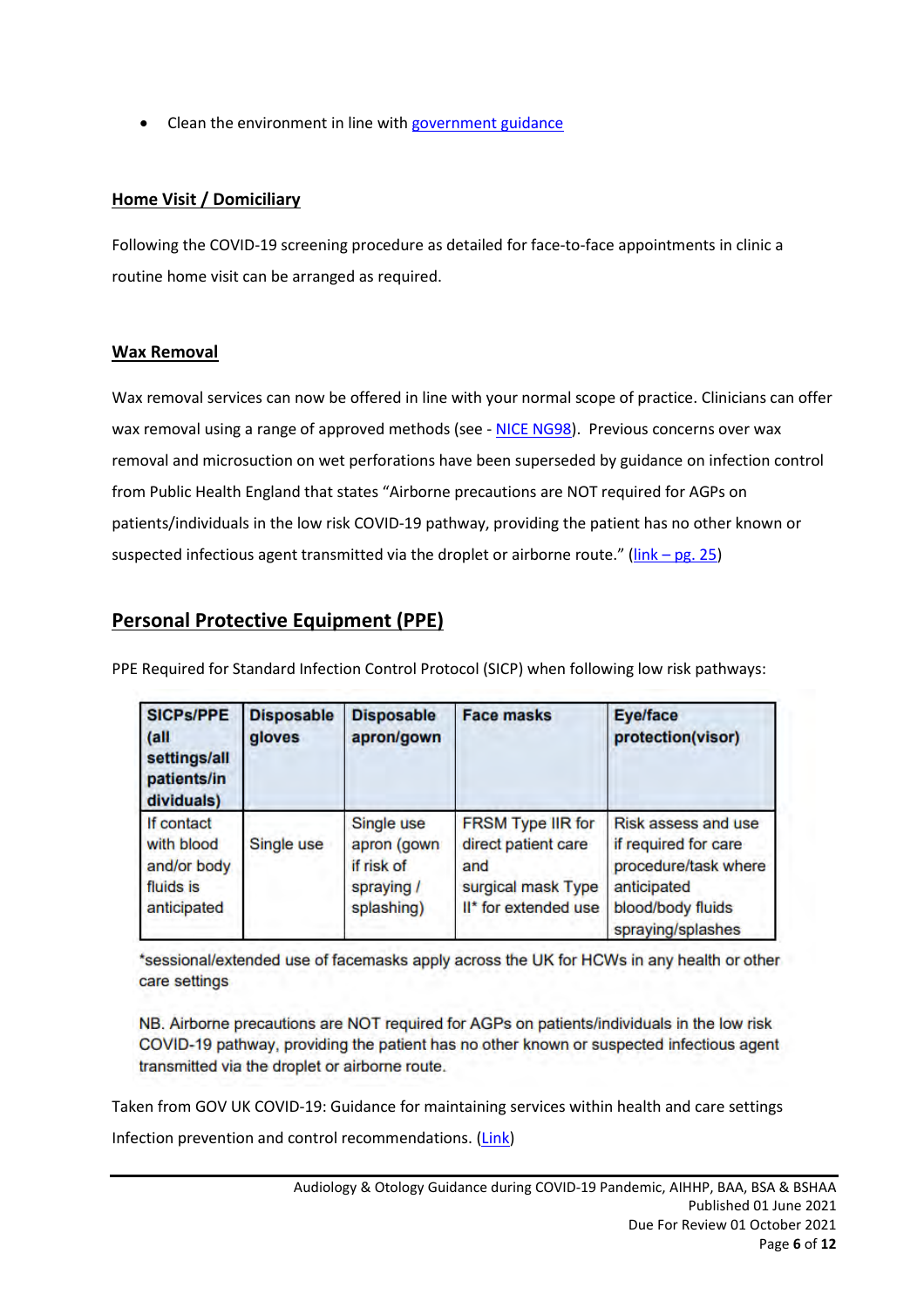#### <span id="page-6-0"></span>**Clear Masks**

A new technical standard has been developed for transparent facemasks and we are starting to see production of masks verified to this standard. The standard is available to read in full here [\(link\)](https://www.gov.uk/government/publications/technical-specifications-for-personal-protective-equipment-ppe/transparent-face-mask-technical-specification) and states "In the opinion of the group, a transparent mask complying with the design and performance requirements of this document could therefore provide an equivalent level of wearer protection against droplets and splashes to a Type IIR medical mask, as specified in BS EN 14683:2019 for medical masks".

The Department for Health and Social Care sourced and approved a clear mask for use in health settings. These first masks to be approved [\(link\)](http://www.theclearmask.com/) come under the provision that CE marking is excepted for PPE that is organised by the UK Government where assessments have been undertaken by HSE.

Clear Masks are approved for use in risk assessed situations, such as where Type IIR are currently used, but are not themselves Type IIR (as they are close fitting barriers, not filtering). These masks are an acceptable alternative in this guidance subject to your local risk assessments. Suitable additional measures considered as part of those risk assessments may include those detailed elsewhere in this guidance, such as use in controlled clinical areas, Covid screening in place, minimising close proximity work, patients wearing face masks and adequate ventilation.

The Welsh Government have also approved Clear face coverings for public use in their guidance to the public This guidance is here: [Link](https://gov.wales/face-coverings-guidance-public)

#### <span id="page-6-1"></span>**Room Ventilation**

Publication by the Health and Safety Executive June 2020 has stated that "The risk of air conditioning spreading coronavirus (COVID-19) in the workplace is extremely low.

You can continue using most types of air conditioning system as normal. But if you use a centralised ventilations system that removes and circulates air to different rooms it is recommended that you turn off recirculation and use a fresh air supply.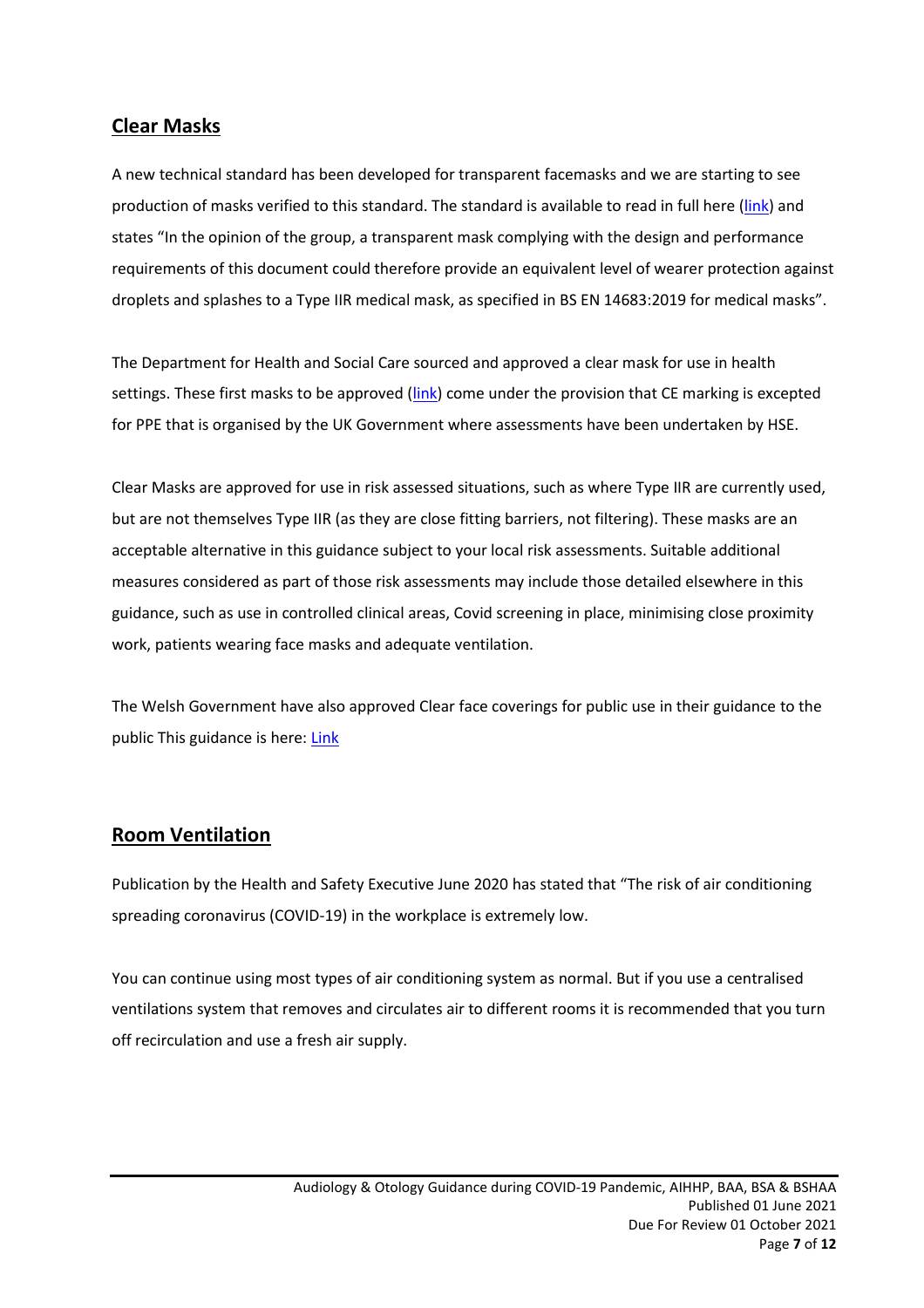You do not need to adjust air conditioning systems that mix some of the extracted air with fresh air and return it to the room as this increases the fresh air ventilation rate. Also, you do not need to adjust systems in individual rooms or portable units as these operate on 100% recirculation.

HSE state "You should be maximising the fresh air in a space and this can be done by: natural ventilation which relies on passive air flow through windows, doors and air vents that can be fully or partially opened mechanical ventilation using fans and ducts to bring in fresh air from outside, or a combination of natural and mechanical ventilation, for example where mechanical ventilation relies on natural ventilation to maximise fresh air.

You should consider ventilation alongside other control measures needed to reduce risks of transmission as part of making your workplace COVID-secure, such as social distancing, keeping your workplace clean and frequent handwashing.

If you're unsure, ask the advice of your heating ventilation and air conditioning (HVAC) engineer or adviser." [Link](https://www.hse.gov.uk/coronavirus/equipment-and-machinery/air-conditioning-and-ventilation.htm)

#### <span id="page-7-0"></span>**Vaccinations**

As a vaccination program is now being rolled out it is important that audiologists have a clear understanding of advice after vaccination.

It's important to understand that after you've had the vaccine you will still need to follow all the infection control and social distancing advice. The Vaccine confers protection on you, however you can still act as a vector for spread of the virus, this is also the case for your patients.

No vaccine is completely effective, and it will take a few weeks for your body to build up protection. You will still need to follow the advice outlined in this guidance.

To continue to protect yourself, your patients, your family, friends, and colleagues you should follow the general advice. [\(link\)](https://www.gov.uk/government/publications/covid-19-vaccination-guide-for-healthcare-workers/covid-19-vaccination-guide-for-healthcare-workers#further-information).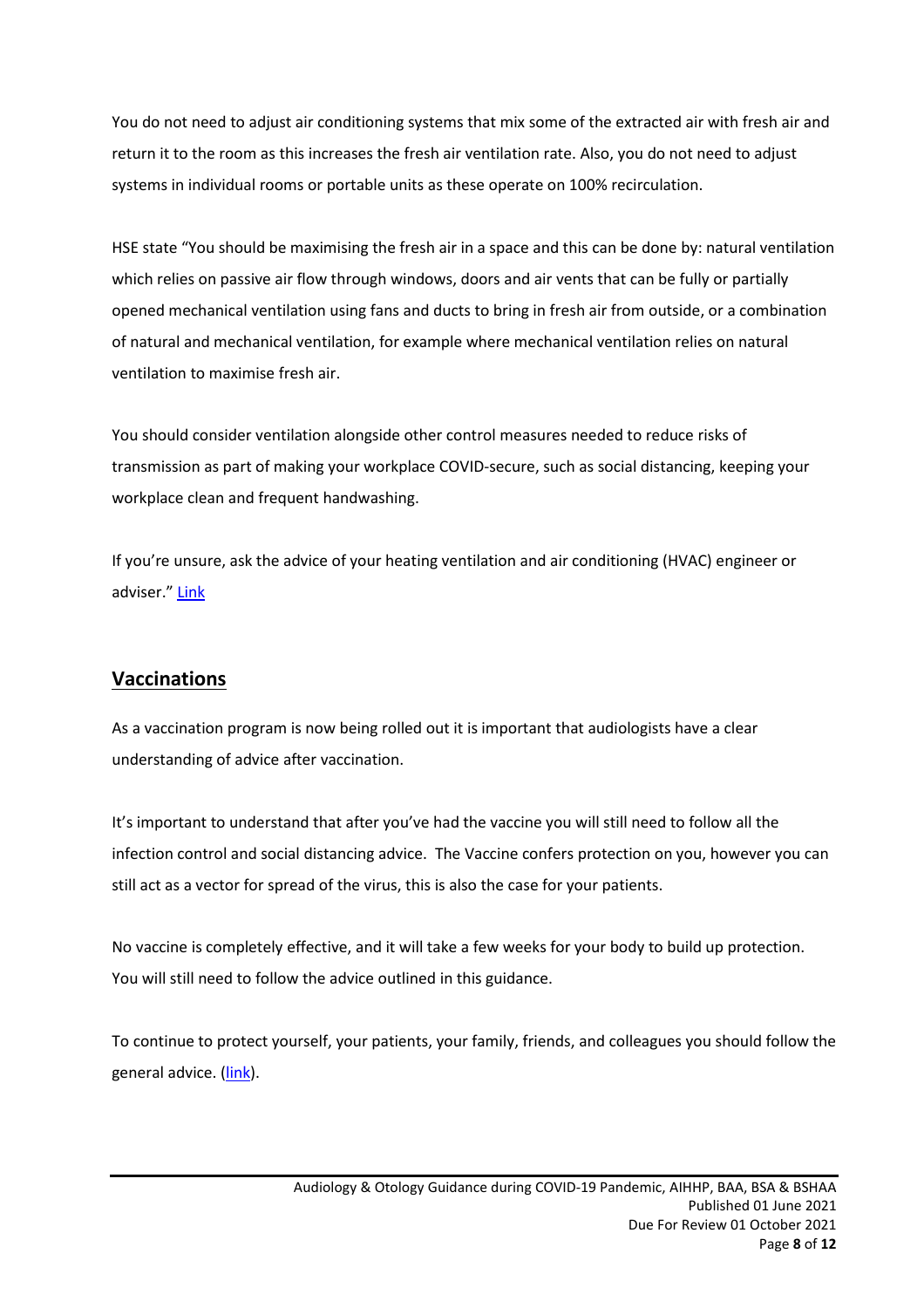Government advice on vaccination for healthcare providers and post vaccination advice on the use of PPE is here:

- England: [Link](https://www.gov.uk/government/publications/covid-19-vaccination-guide-for-healthcare-workers/covid-19-vaccination-guide-for-healthcare-workers)
- Northern Ireland: [Link](https://www.publichealth.hscni.net/publications/covid-19-vaccination-protection-health-and-social-care-workers)
- Scotland: [Link](http://www.healthscotland.com/documents/37386.aspx)
- Wales: [Link](https://phw.nhs.wales/topics/immunisation-and-vaccines/covid-19-vaccination-information/resources-for-health-and-social-care-professionals/)

#### <span id="page-8-0"></span>**Yellow Card Scheme**

As Audiologists we routinely see many patients with hearing loss and tinnitus. Therefore, we have a responsibility to contribute to research and information gathering around our specialist area. One area we should be aware of in response to Covid-19 is the reporting system for medications called the Yellow Card Scheme.

Any member of the public or health professional can submit suspected side effects through the Yellow Card scheme. The nature of Yellow Card reporting means that reported events are not always proven side effects. Some events may have happened anyway, regardless of, for example, vaccination. This is particularly the case when millions of people are vaccinated, and especially when most vaccines are being given to the most elderly people and people who have underlying illness.

You are welcome to direct patients who suspect hearing loss or tinnitus symptoms which they may relate to their vaccination, to the scheme or report the findings yourself by following this [link.](https://yellowcard.mhra.gov.uk/)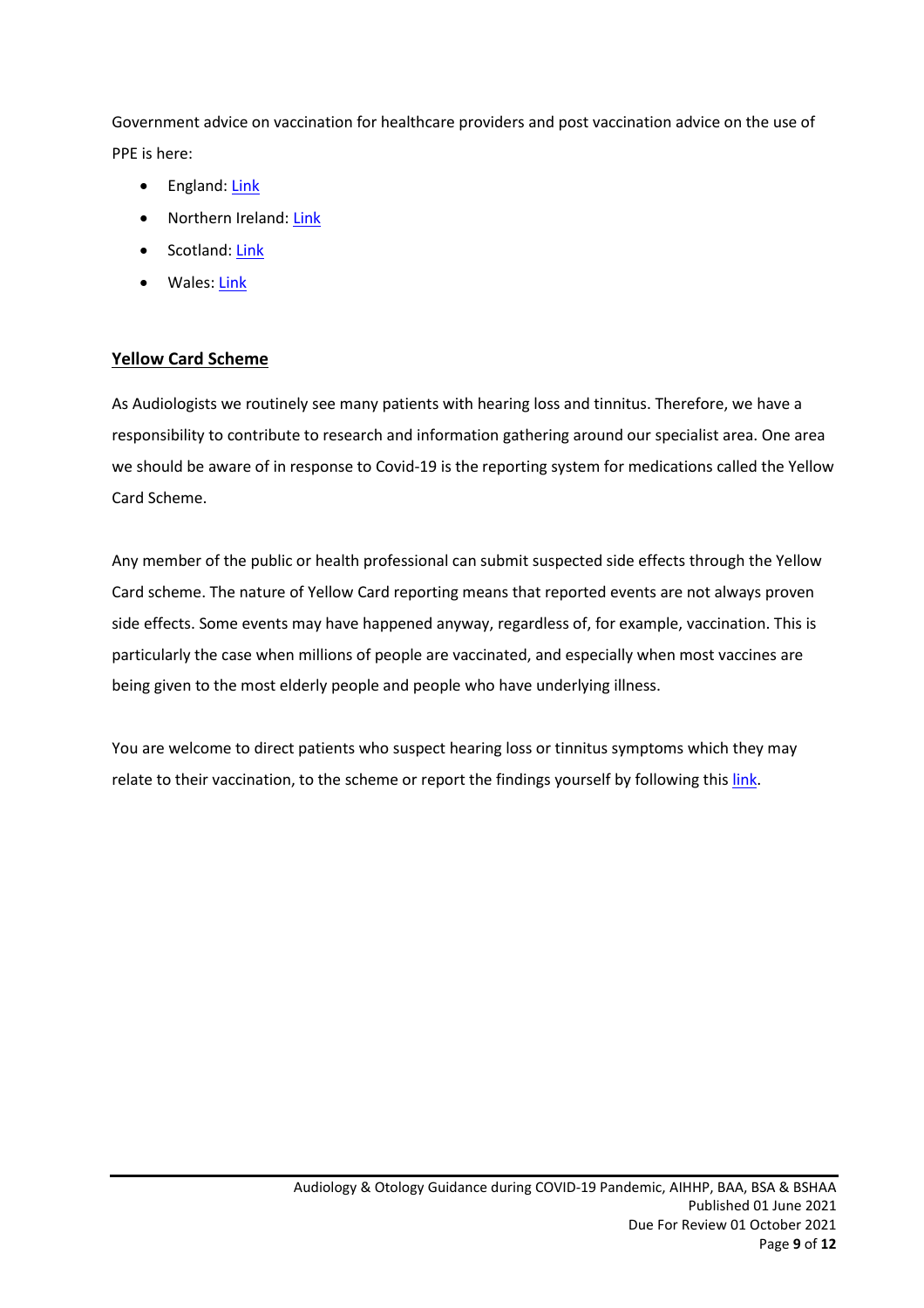#### <span id="page-9-0"></span>**Resources**

- Guidance for Households with possible [coronavirus.](https://www.gov.uk/government/publications/covid-19-stay-at-home-guidance/stay-at-home-guidance-for-households-with-possible-coronavirus-covid-19-infection)
- Guidance on Shielding Extremely [Vulnerable](https://www.gov.uk/government/publications/guidance-on-shielding-and-protecting-extremely-vulnerable-persons-from-covid-19/guidance-on-shielding-and-protecting-extremely-vulnerable-persons-from-covid-19) People
- Guidance for infection [prevention](https://www.gov.uk/government/publications/wuhan-novel-coronavirus-infection-prevention-and-control) and control in healthcare settings
- How to work safely in [domiciliary](https://www.gov.uk/government/publications/covid-19-how-to-work-safely-in-domiciliary-care) care
- [Donning](https://www.gov.uk/government/publications/covid-19-personal-protective-equipment-use-for-non-aerosol-generating-procedures) and Doffing PPE
- NHS [England](https://www.england.nhs.uk/ourwork/eprr/coronavirus/)
- Health [Protection](https://www.hps.scot.nhs.uk/web-resources-container/novel-coronavirus-2019-ncov-guidance-for-primary-care/) Scotland
- Public [Health](https://covid19-phwstatement.nhs.wales/) Wales
- Public Health Agency [Northern](https://www.publichealth.hscni.net/news/novel-coronavirus-2019-ncov) Ireland
- World Health [Organization](https://www.who.int/emergencies/diseases/novel-coronavirus-2019/advice-for-public)
- [C2Hear](https://c2hearonline.com/) / [M2Hear](https://www.nottingham.ac.uk/helm/dev-test/m2hear/)
- Assessing the evidence base for medical procedures which create a higher risk of respiratory infection transmission from patient to healthcare worker
- Business closure [exemption](https://www.gov.uk/government/publications/further-businesses-and-premises-to-close/further-businesses-and-premises-to-close-guidance) England
- Business closure [exemption](https://www.gov.scot/publications/first-ministers-update-covid-19/) Scotland
- Business Closure [exemption](https://www.nidirect.gov.uk/articles/coronavirus-covid-19-restrictions-businesses-and-services) Northern Ireland
- Business Closure [exemption](https://gov.wales/coronavirus-covid-19-closure-businesses-and-premises-0) Wales
- Public Health England Hand [Hygiene](https://www.nhs.uk/live-well/healthy-body/best-way-to-wash-your-hands/)
- Clear Face Mask [Specification](https://www.gov.uk/government/publications/technical-specifications-for-personal-protective-equipment-ppe/transparent-face-mask-technical-specification)
- ENT UK revised [guidance](https://mcusercontent.com/e386d81be4a76bada89909666/files/4d5b5b76-13ca-6e3e-d31f-50a15a76898d/Revised_AGP_guidelines_abridged.pdf)
- Rapid review of the literature: Assessing the infection [prevention](https://www.hps.scot.nhs.uk/web-resources-container/rapid-review-of-the-literature-assessing-the-infection-prevention-and-control-measures-for-the-prevention-and-management-of-covid-19-in-healthcare-settings/) and control measures for the prevention and [management](https://www.hps.scot.nhs.uk/web-resources-container/rapid-review-of-the-literature-assessing-the-infection-prevention-and-control-measures-for-the-prevention-and-management-of-covid-19-in-healthcare-settings/) of COVID-19 in health and care settings [\(https://www.hps.scot.nhs.uk/web-resources-container/rapid-review-of-the-literature-assessing](https://www.hps.scot.nhs.uk/web-resources-container/rapid-review-of-the-literature-assessing-the-infection-prevention-and-control-measures-for-the-prevention-and-management-of-covid-19-in-healthcare-settings/)[the-infection-prevention-and-control-measures-for-the-prevention-and-management-of-covid-19](https://www.hps.scot.nhs.uk/web-resources-container/rapid-review-of-the-literature-assessing-the-infection-prevention-and-control-measures-for-the-prevention-and-management-of-covid-19-in-healthcare-settings/) [in-healthcare-settings/\)](https://www.hps.scot.nhs.uk/web-resources-container/rapid-review-of-the-literature-assessing-the-infection-prevention-and-control-measures-for-the-prevention-and-management-of-covid-19-in-healthcare-settings/)